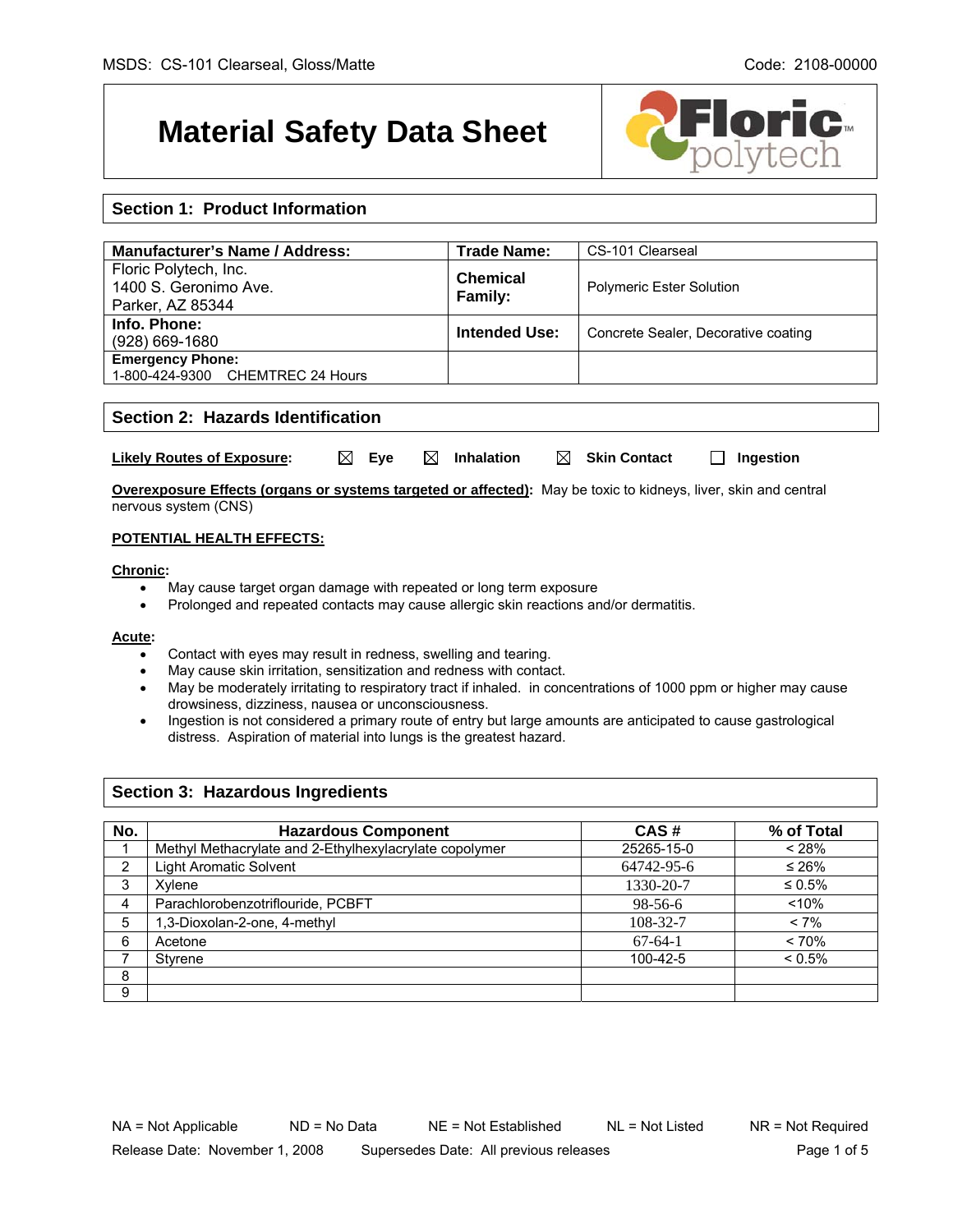## **Section 4: First Aid Measures**

**General:** Move person to an area free from further exposure. If unconscious seek emergency medical assistance immediately. Treat symptomatically. NEVER ATTEMPT TO GIVE ANYTHING BY MOUTH TO A PERSON WHO IS UNCONSCIOUS.

**Eyes:** Flush with running water for 15 minutes while holding eyes open. Flush under eyelids to clear any trapped debris. Seek medical attention immediately.

**Skin:** Remove contaminated clothing immediately. Wash affected areas thoroughly with soap and water removing all material. Do not use clothing again until properly laundered. Dispose of if required. Seek medical attention if symptoms arise or persist.

**Inhalation:** Remove affected person from further risk of exposure and seek medical assistance immediately. Administer oxygen or artificial respiration as needed.

**Ingestion:** DO NOT INDUCE VOMITING! Seek medical attention immediately. *Never induce vomiting or give liquid to an unconscious person.* 

### **Section 5: Fire Fighting Measures**

Hazardous Combustion Products: Carbon monoxide, carbon dioxide, reactive hydrocarbons, irritating vapors **Extinguishing Media:** Water spray/fog, dry chemical, alcohol foam Wear full protective equipment with self contained breathing apparatus. **Unusual Fire and Explosion Hazards:** Vapors may travel considerable distance to source of ignition and flash back. Ingredient(s) may form explosive mixtures in combination with hydrogen peroxide or other strong oxidizers, certain acids or their combinations

#### **Section 6: Accidental Release Measures**

**General:** Clear all non-essential personnel from spill area. If indoors ventilate the area. Remove all sources of ignition. Provide cleanup personnel with proper protective equipment such as gloves, eyewear, protective clothing and breathing equipment as required. Extinguish any open flames and/or potential points of ignition.

**Cleanup of Small Spills:** Dike or impound material to prevent spreading and prevent further spillage if possible. Cover spill with appropriate absorbent material. Collect material in appropriate container or vessel. Remove containers to safe area and cover to await reclamation or disposal. Area may be rinsed with water but do not allow it to be flushed into sewers or natural waterways.

**Cleanup of Large Spills:** Contain material as above and contact local fire or police department for immediate emergency response.

## **Section 7: Handling and Storage**

**Safe Storage Considerations:** Store in cool, dry, ventilated conditions. Do not allow material to freeze. Keep away from points of ignition and avoid excessive heat. Keep containers tightly sealed when not in use.

**Safe Handling Considerations:** Use proper workplace hygiene practices. Keep work areas clear and uncluttered. Use personal protective equipment when required as specified in Section 8.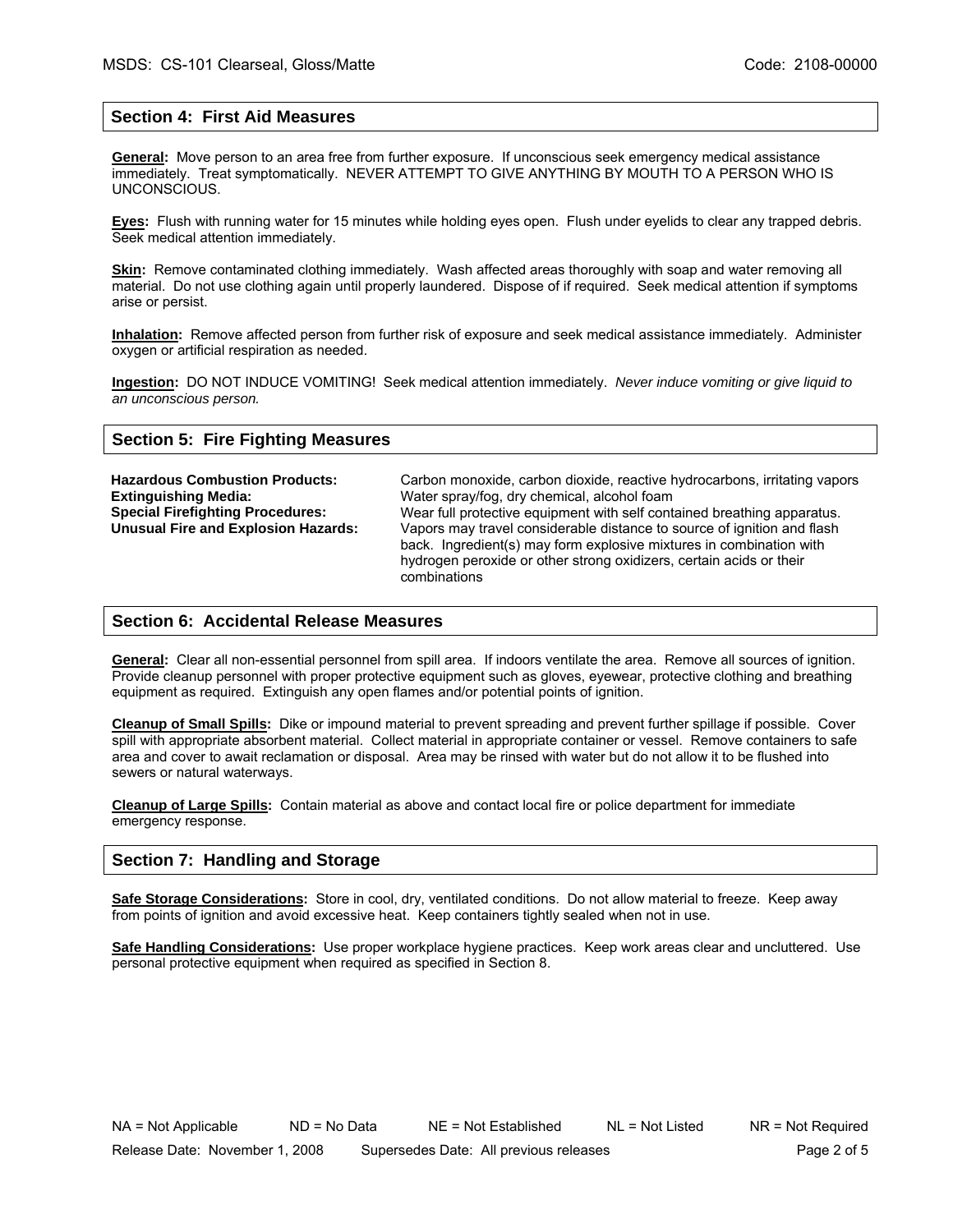## **Section 8: Exposure Controls/Personal Protection**

| No. | <b>Hazardous Component</b>                             | <b>OSHA PEL (TWA)</b> | <b>ACGIH TLV (TWA)</b> |
|-----|--------------------------------------------------------|-----------------------|------------------------|
|     | Methyl Methacrylate and 2-Ethylhexylacrylate copolymer | NE.                   | NE                     |
|     | <b>Light Aromatic Solvent</b>                          | <b>NE</b>             | <b>NE</b>              |
|     | Xvlene                                                 | 100 ppm (vapor)       | 100 ppm (vapor)        |
|     | Parachlorobenzotriflouride, PCBFT                      | NE.                   | <b>NE</b>              |
|     | 1,3-Dioxolan-2-one, 4-methyl                           | <b>NE</b>             | <b>NE</b>              |
| 6   | Acetone                                                | 1000 ppm (vapor)      | 750 ppm (vapor)        |
|     | Styrene                                                | 100 ppm (vapor)       | 50 ppm (vapor)         |
| 8   |                                                        |                       |                        |
| 9   |                                                        |                       |                        |

**Respiratory Protection:** If necessary use a NIOSH approved air purifying respirator appropriate to keep breathing air below the acknowledged exposure limits.

**Skin Protection:** Wear chemical resistant clothing such as gloves, apron, boots or full coverage suits as appropriate. **Eye Protection:** Full coverage safety glasses; chemical goggles or full-face shield may be substituted. Contact lenses should not be worn.

**Eye Wash & Shower Station Requirements:** Should be locally accessible and properly maintained.

**Other Protective Equipment** *(glove box, ventilation, etc.)***:** Sufficient local exhaust and ventilation as required to keep airborne concentrations safely below the acknowledged exposure limits.

### **Section 9: Physical and Chemical Characteristics**

| Boiling Point (°C):                                      | 140 °C $-$ 150 °C           | <b>Specific Gravity:</b>                                       | 1.03                         |
|----------------------------------------------------------|-----------------------------|----------------------------------------------------------------|------------------------------|
| <b>Vapor Pressure:</b>                                   | $< 10$ mmHg @ 25            | <b>Melting Point:</b>                                          | $-95$ °C (solvent)           |
| Vapor Density: $(Air = 1)$                               | 2.6 (solvent)               | <b>Evaporation Rate: (Butyl</b><br>Acetate=1)                  | <b>NE</b>                    |
| <b>Solubility in Water:</b>                              | Miscible                    | pH:                                                            | <b>NE</b>                    |
| <b>Freezing Point</b>                                    | -89 °C (solvent)            | Flash Point (°C):                                              | $\geq$ 45 °C (closed cup)    |
| <b>Coefficient of Oil/</b><br><b>Water Distribution:</b> | $Log(o/w) = -0.2$ (solvent) | <b>Conditions of Flammability:</b>                             | Flammable                    |
| <b>Odor Threshold:</b>                                   | 62 ppm (solvent)            | Autoignition Temperature (°C):                                 | 468 $°C$                     |
| <b>Physical State:</b>                                   | Liguid                      | <b>Explosion Limits:</b> vol.% in air                          | LEL: $2.5$<br><b>UEL: 13</b> |
| Appearance:<br>(odor, color, etc.)                       | Clear, slight aromatic odor | <b>VOC Content (g/l): VOC</b><br>component is Acetone (exempt) | 404 g/l (CA Exempt)          |

### **Section 10: Stability/Reactivity**

**Chemical Stability:**  $\boxtimes$  Stable under normal conditions  $\Box$  Unstable

**Conditions to Avoid:** Extreme heat; Sparks, open flame, hot surfaces and other points of ignition; Exposure to air, moisture, water

**Incompatibility** *(materials to avoid)***:** Acids, strong oxidizers, reducing agents

**Hazardous Decomposition Products:** carbon monoxide if burned with insufficient air

**Hazardous Polymerization (reactivity):** △ Will Occur △ Will Not Occur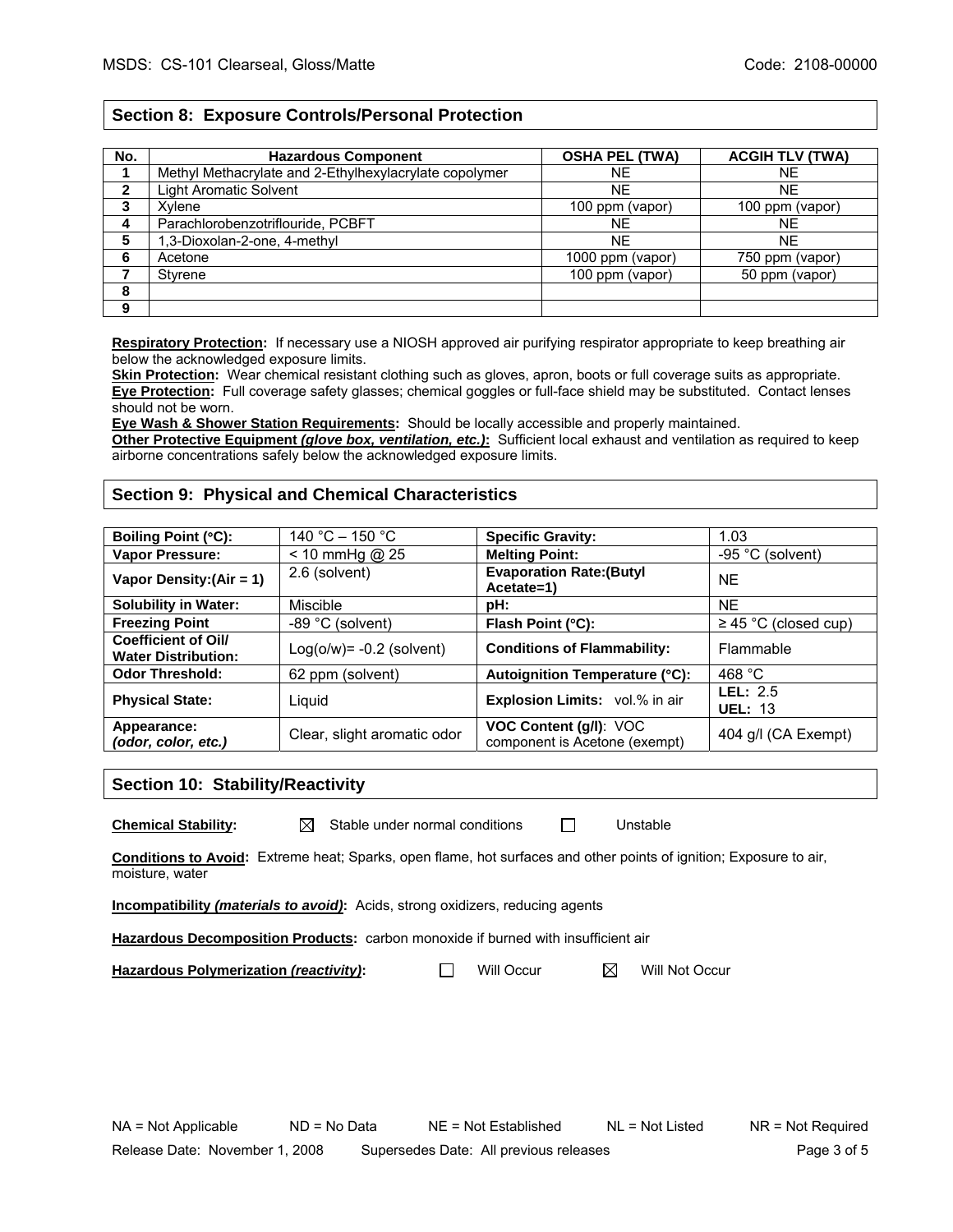# **Section 11: Toxicological Information**

**Acute and Chronic Toxicity:** Data may exist for ingredients previously listed but may or may not apply to this product for amounts contained as a percentage of weight or volume. It is advised that information sources for individual ingredients be consulted for accurate and precise data.

**Listed as Carcinogen/Potential Carcinogen:** This product is not known to be carcinogenic, however some ingredients may be listed by one or more of the agencies below as shown.

**NTP** *(National Toxicology Program)***:** Styrene, CAS# 100-42-5, 2B: Probable Human Carcinogen

**OSHA** *(Occupational Health & Safety Administration)***:** Styrene, CAS# 100-42-5, 2B: Probable Human Carcinogen **IARC** *(International Agency for Research on Cancer)***:** Styrene, 100-42-5, Reasonably Anticipated Human Carcinogen **Reproductive Effects:** Animal testing of one or more ingredient(s) indicate possible reproductive toxicity, male & female **Developmental Effects:** Animal testing of one or more ingredient(s) indicate possible adverse developmental effects

### **Section 12: Ecological Information**

**Ecotoxicity** *(effects on plants and animals)***:** Specific data for ecotoxicity of this product exists. Some ingredients when present in high enough concentrations have been found to be hazardous to some forms of aquatic life/organisms.

**Environmental Fate of Material:** No specific data exists for short / long term biodegradation or ecomigration of product.

#### **Section 13: Disposal Considerations**

**Appropriate Waste Disposal Methods:** Consult your local, state or provincial and federal regulations before disposing of any chemicals. Dispose of in accordance with all applicable regulations with regard to precedence.

#### **Section 14: Transport Information**

- **U.S. Department of Transportation (US DOT)**
	- **Proper Shipping Name:** Coating Solution
	- **Hazard Class**: 3
	- **UN Number**: 1139
	- **Packing Group**: III

**TDG (***Canadian Ground***):** See US DOT **IMDG** *(Water)***:** See US DOT **ICAO** *(Air)***:** See US DOT

## **Section 15: Regulatory Information**

#### **GLOBAL INVENTORIES**

**TSCA** *(USA; Toxic Substance Control Act)***:** All ingredients are either listed in the inventory or exempt from listing **DSL** *(Canada; Domestic Substance List)***:** All ingredients listed

**ECL (***Korea; Established Chemicals List***):** No information currently available

**PICCS (***Philippines)***:** No information currently available

**ENCS (***Japan; Established and New Chemicals List)***:** No information currently available

**IECS (***China)***:** No information currently available

**EINECS** *(European Inventory of Existing Commercial Chemical Products)***:** 265-199-0, 215-535-7, 202-681-1, 203- 572-1, 200-662-2, 202-851-5

#### **SARA Title III** *(Superfund Amendments & Reauthorization Act)*

- §**313:** Reportable Toxic Chemicals: Xylene CAS# 1330-20-7;Styrene CAS# 100-42-5,
- **§§311/312:** Delayed Health Hazard; Fire Hazard
- **§302:** Not considered Extremely Hazardous

**California Proposition 65** *(Known to the State of California to cause cancer, birth defects, or other reproductive harm)*: NONE

**WHMIS (***Canadian Workplace Hazardous Material Information System***):** Ingredients classified B2,B3,D2,D3

NA = Not Applicable ND = No Data NE = Not Established NL = Not Listed NR = Not Required

Release Date: November 1, 2008 Supersedes Date: All previous releases examples and the Page 4 of 5